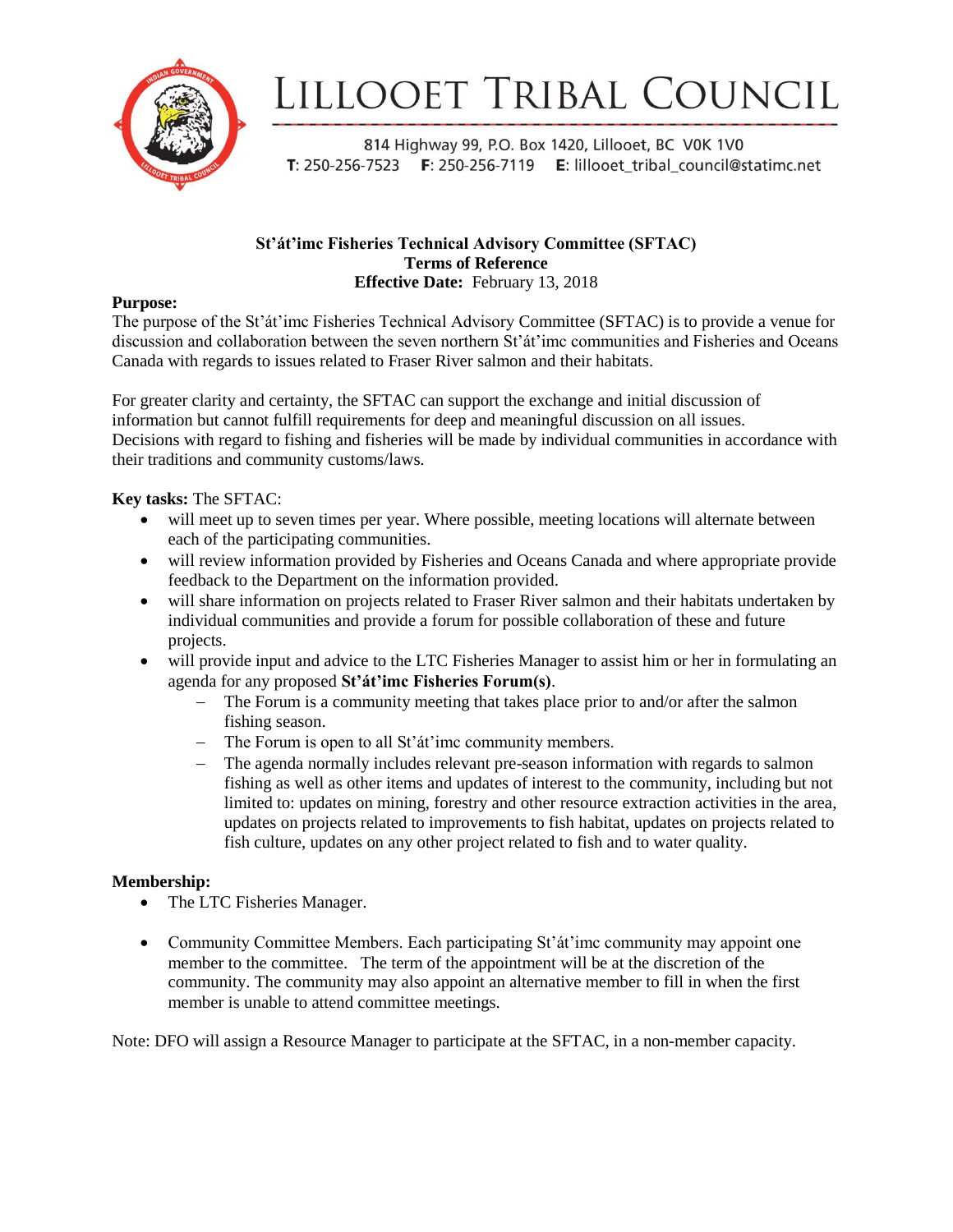

# LILLOOET TRIBAL COUNCIL

814 Highway 99, P.O. Box 1420, Lillooet, BC V0K 1V0 T: 250-256-7523 F: 250-256-7119 E: lillooet\_tribal\_council@statimc.net

## **Roles and Responsibilities:**

#### **LTC Fisheries Manager - Chair**

The LTC Fisheries Manager is the Chairperson for the committee.

### **Responsibilities include:**

- Agenda development for all SFTAC meetings.
- Organizing meeting locations and catering.
- Recording and dissemination of meeting minutes.
- Reporting on meeting outcomes directly to the monthly LTC Chief meeting either in-person or via a written report.
- Providing committee recommendations directly to the monthly LTC Chiefs meeting.

### **Community Committee Members**

Community Committee members will attend SFTAC meetings as a representative of their community.

### **Responsibilities include:**

- Attending scheduled meetings as a representative of their respective community. If attendance is not possible, then the committee member will try and update an alternate attendee appointed by their community to attend on their behalf.
- Providing an update on any issues and concerns their community wishes to bring forward with regards to fish, fish habitat or fishing.
- Reporting back to their own communities' leadership and members on issues and information discussed at SFTAC meetings.
- Selecting an alternate chair, in the case where the LTC Fisheries Manager is unable to attend a meeting.
- Ensuring personal conduct is professional and respectful at all times.

## **Assigned DFO Resource Manager**

The assigned DFO Resource Managers responsibilities include:

- Attending SFTAC meetings and providing information to the committee with regards to those subjects within the Departments mandate.
- Acting as a conduit to ensure appropriate participation in SFTAC committee meetings from other Fisheries and Oceans Canada employees such as local Fisheries Officers, Salmon Enhancement biologists, habitat restoration biologists and others.
- Reporting back to the DFO Senior management for the Fraser Interior Area on issues and information discussed at SFTAC meetings.

## **Funding:**

- Funds for hall rental and catering for SFTAC meetings are provided by the Lillooet Tribal Council via an agreement with Fisheries and Oceans Canada.
- An honorarium and travel reimbursement will be provided to members for attendance at SFTAC meetings.
- Approval prior to travel is required from the LTC Fisheries Manager before any honorarium and/or travel reimbursement is made.